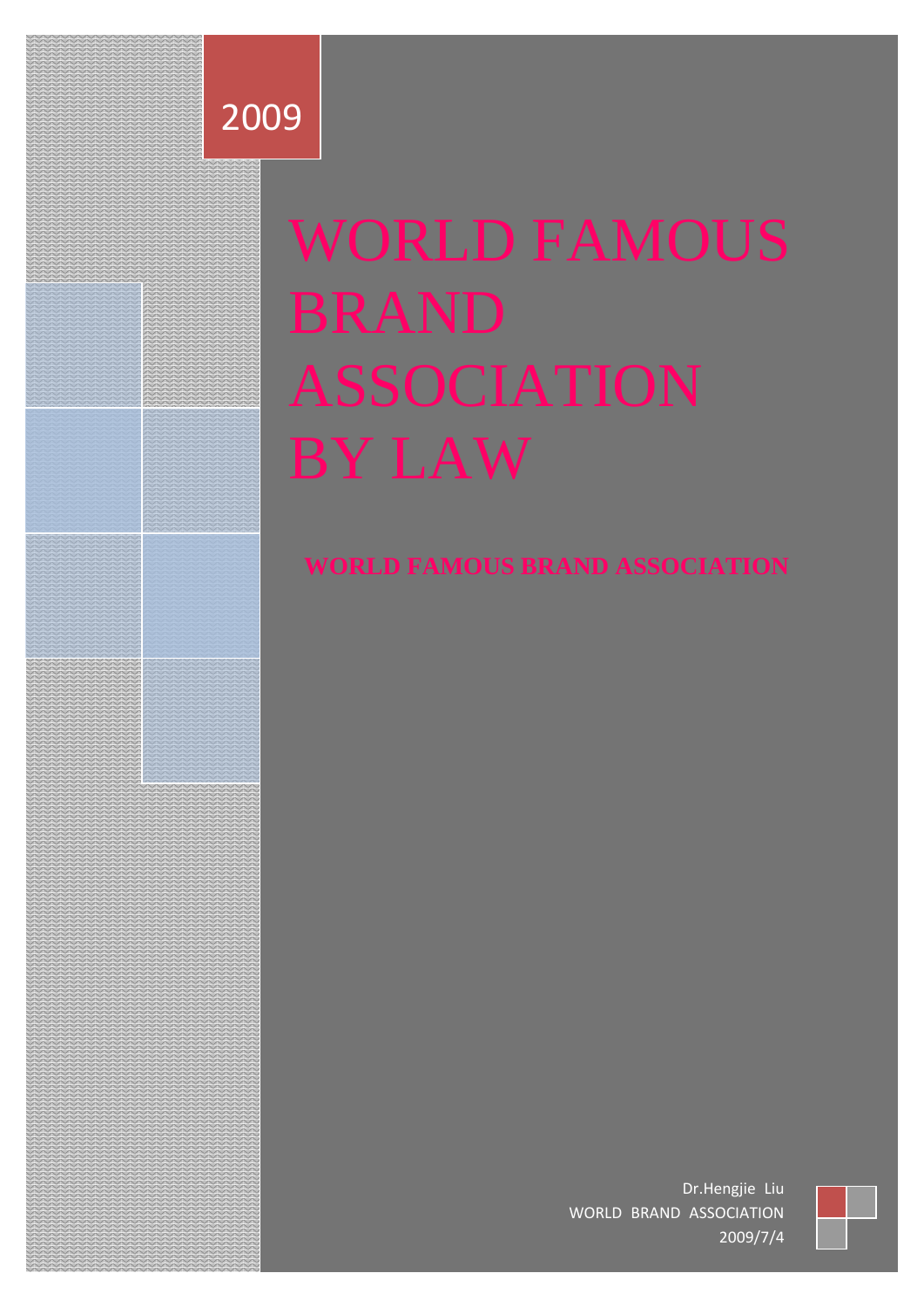

### **WORLD FAMOUS BRAND ASSOCIATION BY LAW**

#### **1. Nature and Mission of World Famous Brand Association**

World Famous Brand Association (WFBA) is the highest international organization for the world famous brands. The objectives of WFBA are to promote a unified, canonical and scientific management of the affairs of the world famous brands.

## **2.Symbol of WFBA, Classification of Brands, World Brand Standard Index**(**Hengjie Index**)

- 2.1. The symbol of WFBA is an 8-corner-star icon designed by Dr. Hengjie Liu. The 8 corners are of different sizes, asymmetric between the left and right, the top and bottom, and also in the center. There's a thin-line circle around the star, symbolizing the universe, eternity, light, serene and life.
- 2.2. According to the classification of brands, WFBA divides the global brands into 7 classes by their brand value.
- 2.3. The Ranking List of World Famous Brands is decided by the World Brand Standard Index (the Hengjie Index) and the absolute value of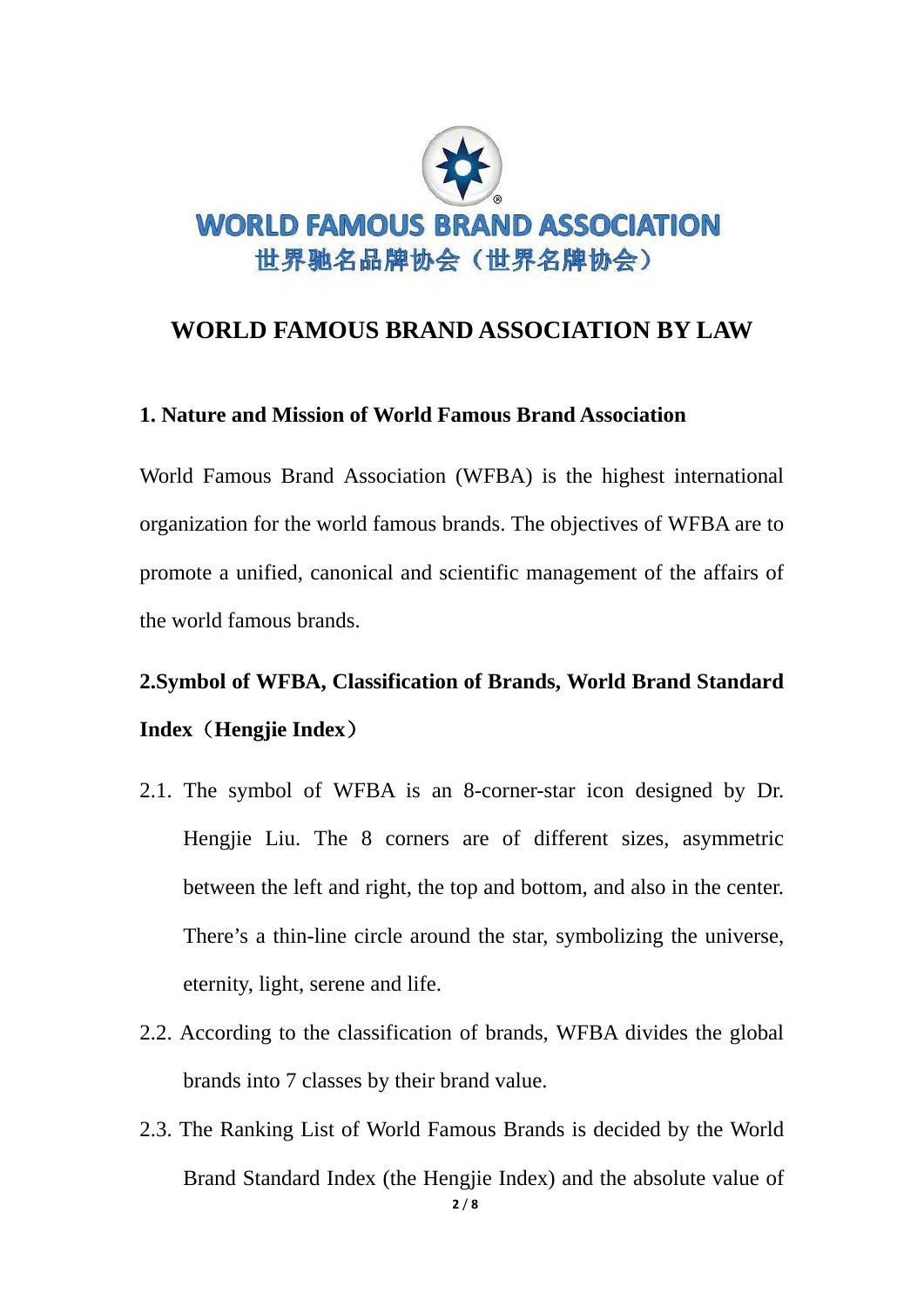the brand assets.

#### **3. Executive Structure, Supervisor and Leader, Rules of Procedure**

- 3.1. WFBA consists of President of the Association, Honorary Presidents, Committees, Divisions, Departments, Representative Offices Cooperative entities, Authoritative Agencies.
- 3.2. President holds the highest position in the Association. His power include: nominating and dismissing personnel or organizations; drawing up and approving documents from Committees; issuing certificates, honors and awards of WFBA; and handling the assets and debts of WFBA.
- 3.3. Dr. Hengjie Liu works as the President of the Association. The qualification of his successor and the way of electing will be decided by Dr. Hengjie Liu.
- 3.4. All administrators of Committees, Divisions, Departments, Representative Offices, Cooperative entities, Authoritative agencies will be nominated and dismissed by the President of the Association. The administrators of these organizations will be in charge of the plan, development and exertion of personnel in their own divisions. The nomination and dismissal of the personnel will be handled by the human resources department according to the plan.
- **3** / **8** 3.5. Members of WFBA include enterprises, organizations, and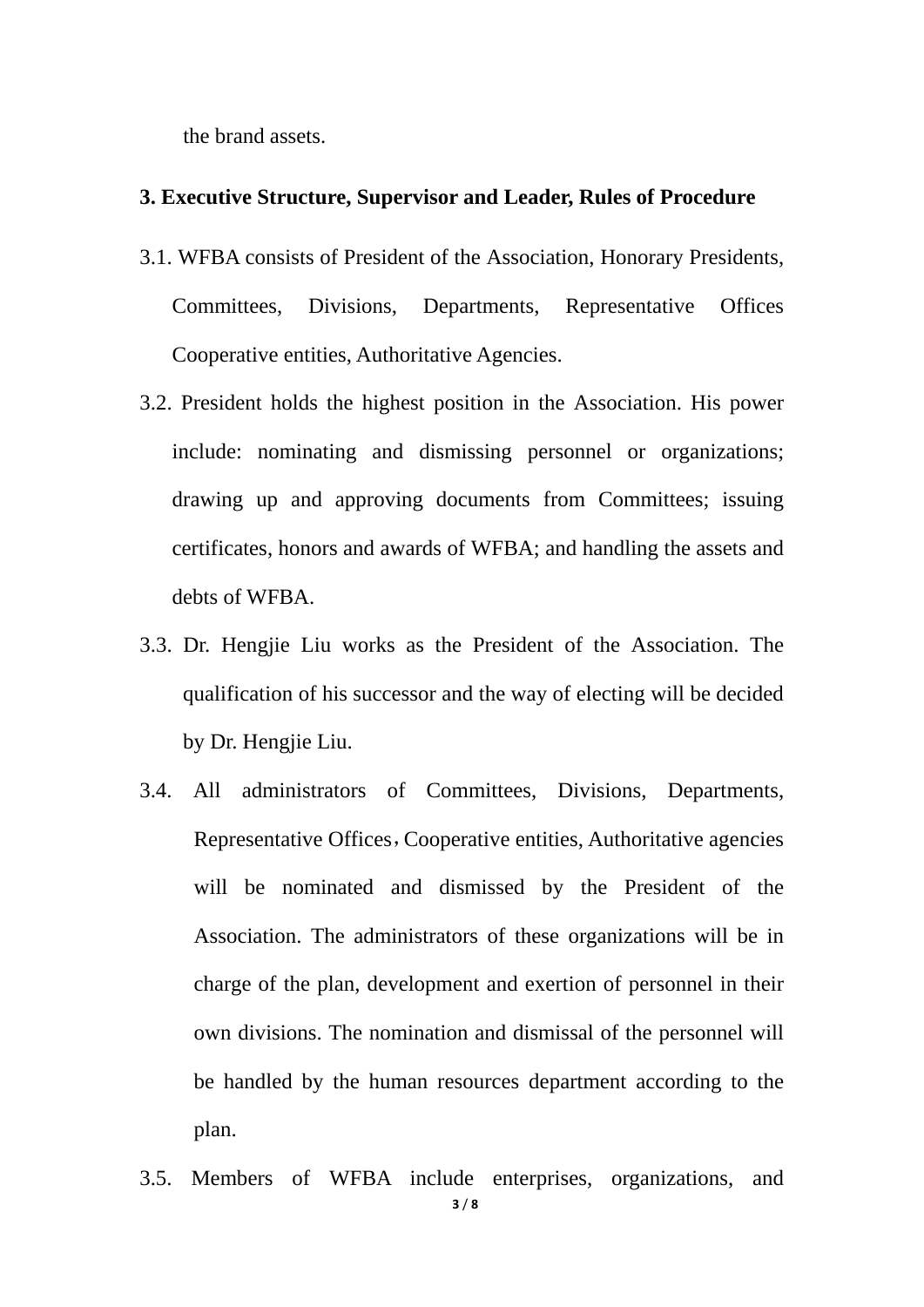individuals.

3.6. The WFBA Rules of Procedure are as following: Members submit proposals to (or exchange opinions with) President of the Association directly, and President of the Association appoints certain divisions or staff to handle corresponding affairs. President of the Association empowers (on conditions) the relevant divisions or staff to handle tasks till they have accomplished the mission or have been repealed.

#### **4. Conditions of Joining WFBA and Target Members**

- 4.1. Enterprise, organization or individual can join WFBA.
- 4.2. The candidate being WFBA member is independent legal entity or natural person.
- 4.3. The enterprise member of WFBA must satisfy the following conditions:
	- (A). Brand valuation of the enterprise is over 1 billion USA dollars;
	- (B). Brand annual correlative income is over 1 billion USA dollars;

(C). Brand correlative marketing rate of world is over 1%.

4.4. Enterprise, organization or individual, who have ever rejected joining in WFBA, will be prohibited from joining in WFBA at a particular time or permanently. Enterprise and organization, which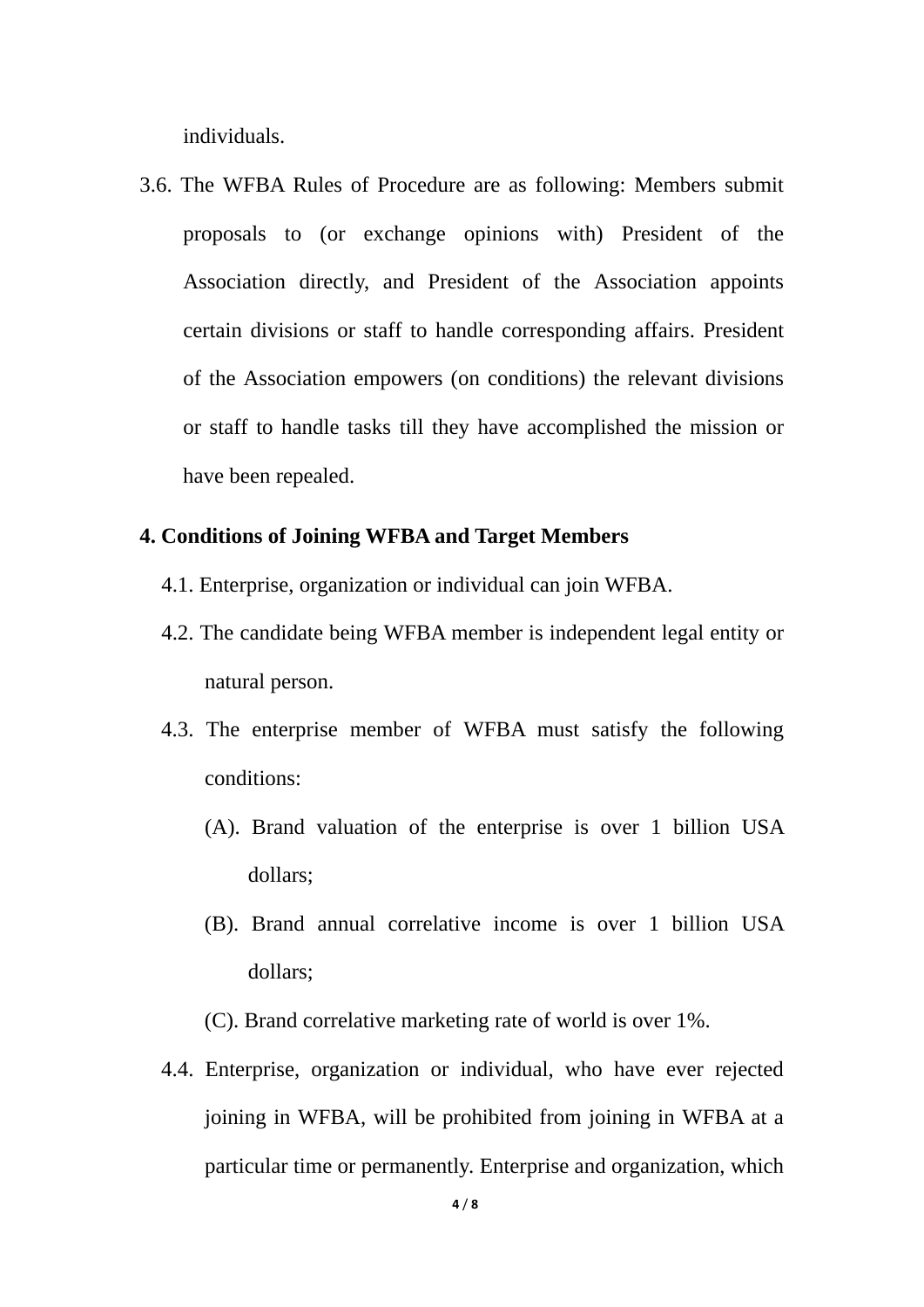have ever copied and infringed on the brands of others, will be prohibited from joining in WFBA permanently.

#### **5. Rights and Obligations**

- 5.1. Members of WFBA don't have the right to vote or the right to be elected.
- 5.2. The obligations of WFBA members
	- (A). Admitting and abiding by the items of this constitution;
	- (B). Paying membership fee;
	- (C).Accepting the adjudication, judgment, and administrative and judicial identification of WFBA;
	- (D). Accepting the contents, appeal, rules and results of each public relation activity of WFBA;
	- (E).Supporting and driving a unified, canonical and scientific management of the affairs of world famous brands;
- (F). All the members have the duties to participate in the administration of the WFBA affairs.
- 5.3. The rights of WFBA members
- (A). Using the symbol of WFBA in the introduction of the enterprise or the package and publicity of products;
- (B). Applying for Membership of WFBA Certificate, and the Certificate of World Famous Brand;
- (C). Applying for evaluation and validation of the intangible asset;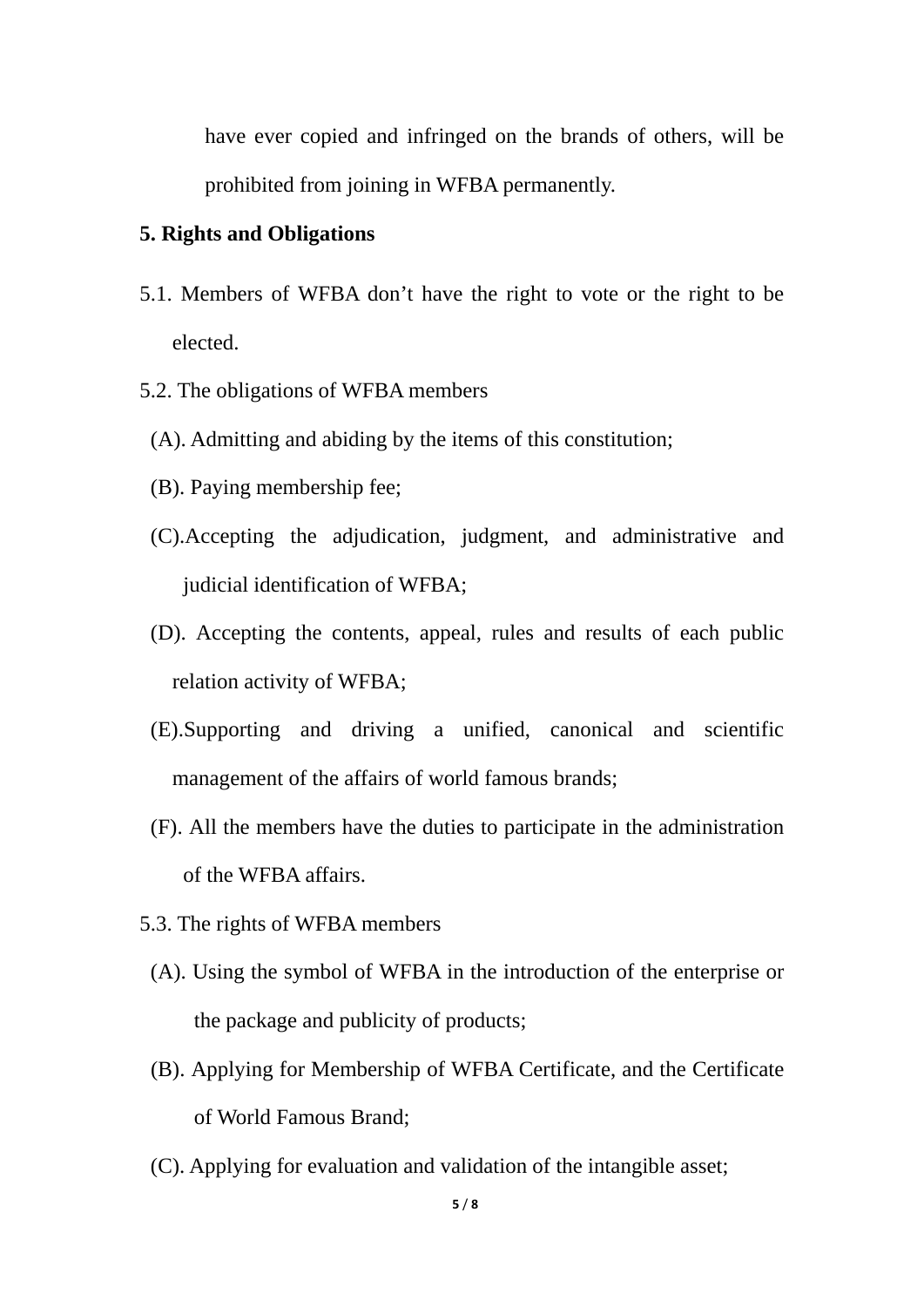- (D). Applying for obtaining the Ranking List of world famous brands;
- (E). Applying for administrative and judicial identification for world famous brand;
- (F). Applying for the protection in judicial, administrative, technical and public relation aspects from the WFBA;
- (G). Applying for holding WFBA public relation activities;
- (H).Applying for setting up representative offices, establishing cooperation and authorization organization in various countries;
- (I). Propagandizing and publishing papers in the magazine "World Famous Brand" and at World Famous Brand Association website;
- (J). Individual members have the rights to apply for Professional Advanced Operation Qualification Certificate, publish academic papers at the Forum for the World Famous Brand, or at World Famous Brand Association website, and participate in activities referring to public relations;
- (K). All the members can participate in the administration of the WFBA affairs.

#### **6. Contents of Public Relation Activities**

WFBA with WBA jointly holds Ranking List of World Brand, World Brand Forum, Exposition of World Brand, Annual Conference of the World Brand, Press Conference of the World Brand Association, Awarding Ceremony for the World Brand or World Famous Brand,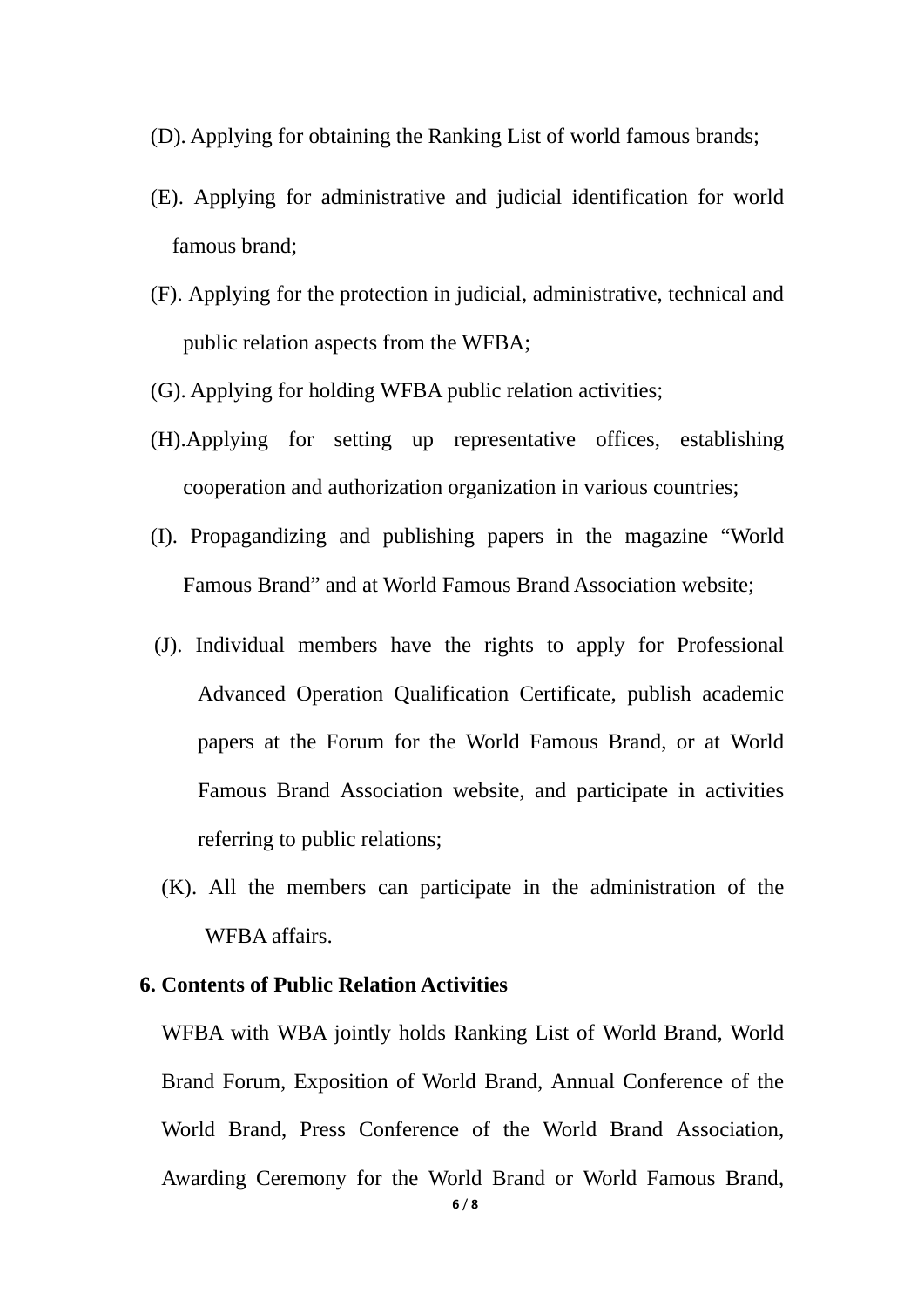Award for Outstanding Contribution to the World Brand or World Famous Brand, and activities of accepting donations and public welfare. WFBA and WBA support the development of the organization, law, regulation, enterprise and market of the local areas and even countries.

#### **7. Managing and Handling Assets and Debts**

- 7.1. The assets, profits, credits, channels, resources, computer networks, public relations, intellectual capitals, documents, inventions, copyrights, business secrets, economic and cultural accomplishments all belong to the association.
- 7.2. The association leverages external debts and obligations on its own assets by law. No board directors or members, individual or enterprise member undertakes debts for the association according to the rules by law.
- 7.3. WFBA accepts operational profit, appropriation from government budget, membership fees, sponsors, donations; salaries and compensational expenses, appropriation expenses, public welfare activity expenses, reward expenses, accumulation and surplus; early amortization or withdraw of fixed asset construction fund and development fund; cancelling and balancing account, financing and investing.
- 7.4. President of the Association is empowered with the right to the capital about the above items.